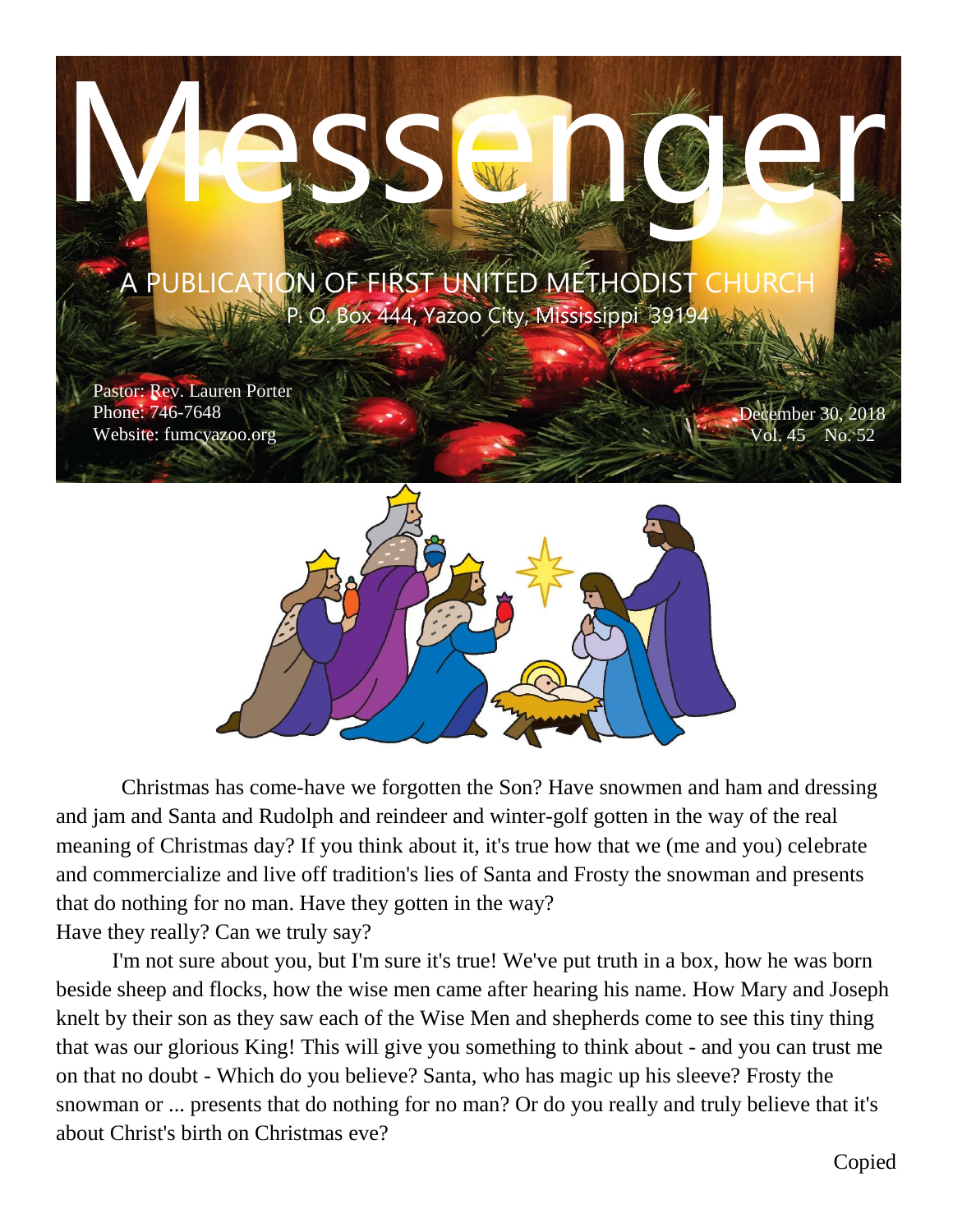

# **Sunday, December 30, 2018** Joint Worship Service at 10:00 A.M. No Sunday School

#### **THIS WEEKS CALENDAR**

SUNDAY, DECEMBER 30 10:00 a.m. Joint Worship Service No Sunday School TUESDAY, JANUARY 1 NEW YEARS DAY SATURDAY, JANUARY 5 9-12 noon Methodist Market

**The Church office will be closed December 24-January 2, 2019.**



- 30. Nathan Burton, Landon Hodges
	- 1. Joan King
	- 3. Tina Thomas
	- 4. Brielynne McClellan, Sarah Ragland

~ ~ ~ ~ ~ ~ ~ ~ ~

- 30. Mr. & Mrs. Bob Coker
	- 5. Mr. & Mrs. Owen Richards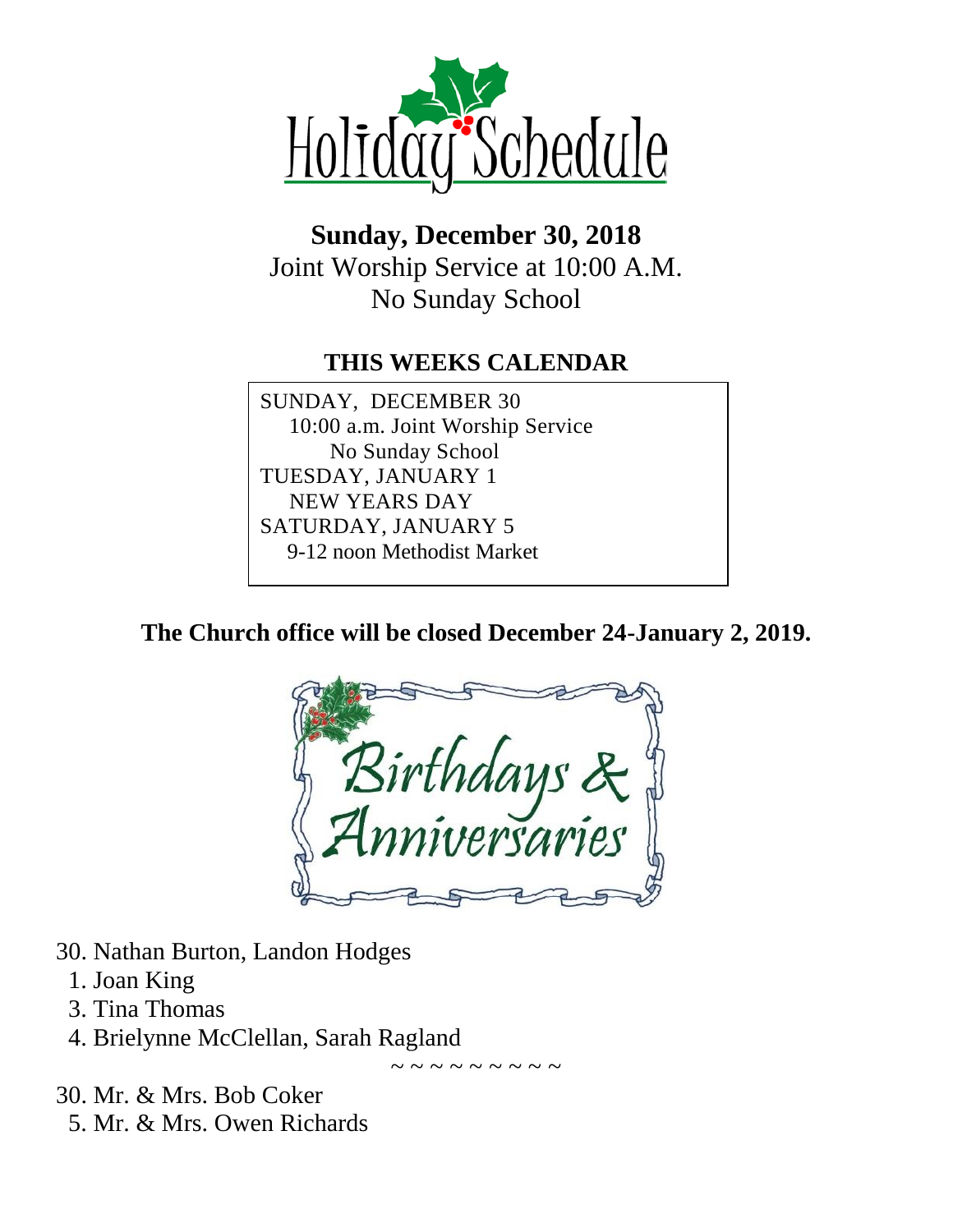

#### **Solid Gound Youth**

 There will be **no Sunday School** this Sunday. Sunday school will be back meeting at regular time Sunday, January 6.

# **Sunday Night Youth**

Solid Ground will not meet this week, but we will be back in full swing to kickoff the new year on January 6.

## **Wednesday Night Small Group**

We will resume with Small Group in January. Enjoy your Christmas Break.

# **Spring Break**

 The next payment for the Spring Break trip to the Ark Encounter/Cincinnati is due now. Please get in touch with Tera to make your payment.







There will be **no Sunday School** this Sunday. Sunday school will be back meeting at regular time Sunday, January 6.

There will be no Bible study this week, but we will resume next Sunday on January  $6^{th}$ . We will meet at 5:00 p.m. and follow up with supper in the Fellowship Hall at 6:00 p.m.